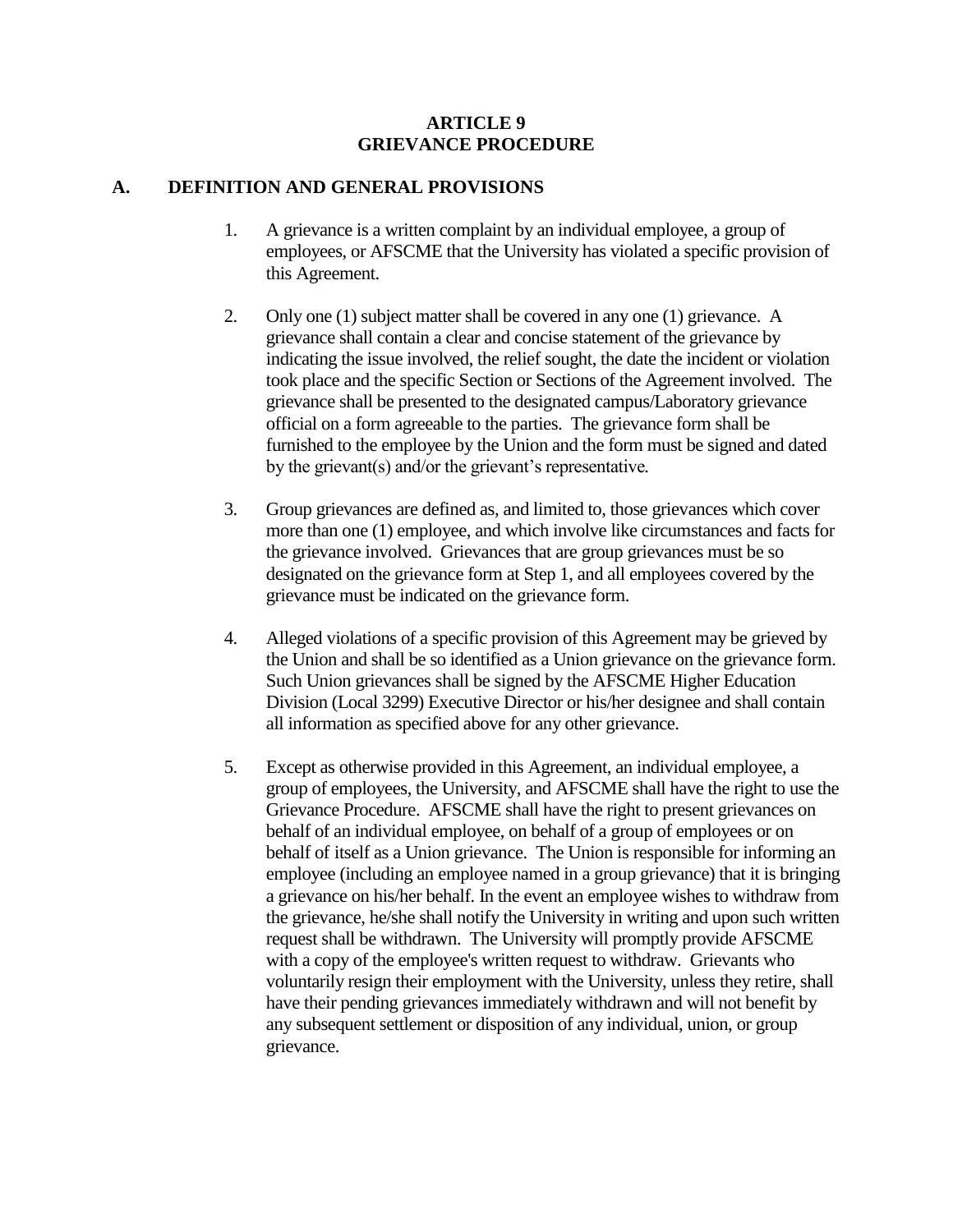6. No employee shall be subject to reprisal for using or participating in the Grievance Procedure.

#### **B. PROPER FILINGS**

- 1. U.S. Mail the date of filing shall be the U.S. Postal Service postmark.
- 2. Hand Delivery the date of filing shall be the date of hand delivery.
- 3. Electronic the date of filing shall be the date received as indicated on the University's email server. The grievance initiation/appeal form must be in a PDF format attachment.

### **C. CONSOLIDATION OF GRIEVANCES**

Grievances of two (2) or more employees, as well as multiple grievances by or related to the same employee or which relate to the same incident, issue or course of conduct, may be consolidated for purposes of the Grievance Procedure by mutual agreement of the University and the Union.

# **D. TIME LIMITS**

- 1. All grievances (individual, group, Union) must be presented promptly, in writing and in compliance with section A.2, above, but no later than thirty (30) calendar days from the date the grievant or the Union first became aware of, or should have become aware of with the exercise of reasonable diligence, the alleged violation of the Agreement. Grievances not presented within this thirty (30) calendar day period shall be considered untimely and ineligible for processing through the Grievance Procedure.
- 2. Grievances not appealed within the designated time limits in any step of the Grievance Procedure will be considered resolved on the basis of the last preceding University answer. Grievances not answered by the University within the designated time limits of any step of the Grievance Procedure may be appealed to the next step of the Grievance Procedure by giving written notice of the appeal within fifteen (15) calendar days of the expiration of the designated time limits to the campus official responsible for the next step of the Grievance Procedure. The parties may agree in writing to extend the time limits in any step of the Grievance Procedure. Such written extension must be accomplished in advance of the expiration of the time limit being waived. Deadlines which fall on a day which is not a campus business day will automatically be extended to the next business day. For grievance appeals and responses, the date of issuance shall be the date hand-delivered, or the date of the US Postal Service postmark, if mailed, provided the address used is the non-work address on the grievance form. The date of hand delivery shall be the date of the stamp or handwritten acknowledgement of receipt as noted by the Labor Relations office. For emailed appeals to the Office of the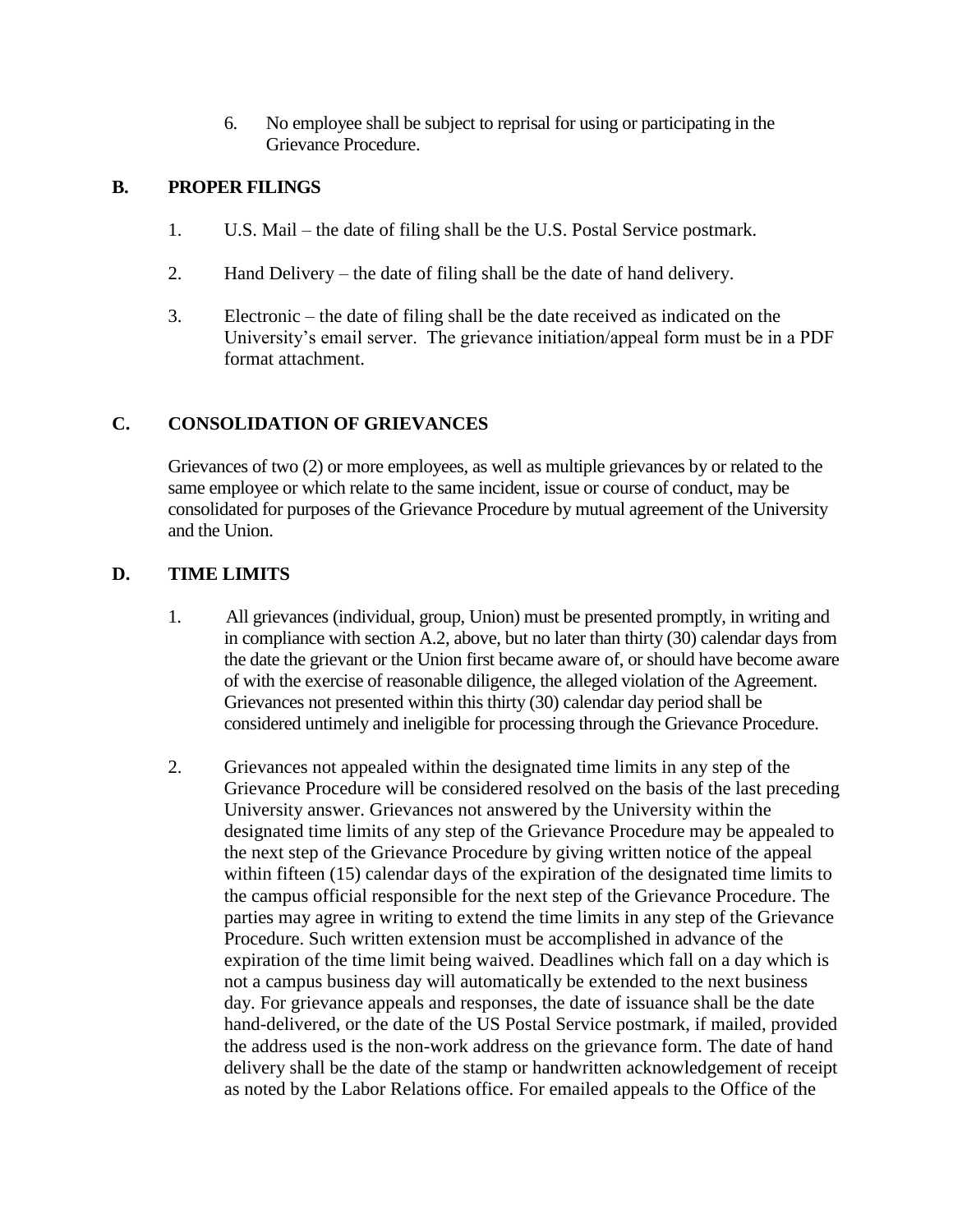President, the "date of filing" shall be the date received as indicated on the University's email server.

### **E. INFORMAL REVIEW AND RESOLUTION**

Before commencing the formal grievance procedure, an individual employee, or group of employees, with or without their representative, may first attempt to resolve the alleged grievance informally. When an employee or representative requests such a meeting, an Informal Review meeting shall be held with the immediate supervisor within 15 calendar days of the request. Informal resolution of grievances at the lowest possible level is an objective shared by the University and AFSCME. Informal attempts of settlement to resolve the grievance shall not extend time limits including the initial 30-day filing deadline.

#### **F. REPRESENTATION RIGHTS**

- 1. An employee or group of employees shall have the right to be represented at all steps of the Grievance Procedure by one (1) person of the employee's or group of employees' choice. The chosen representative may be the grievant, one (1) member of the group in a group grievance, a Union representative or any other person of the grievant's choosing. In any event, representation is to be provided by one (1) person. However, a University employee who has been designated as managerial, supervisory or confidential by the University shall not represent any employee or group of employees at any step of the Grievance Procedure or in any activity or role provided for in the Grievance Procedure. Provided it does not interfere with operational needs, and with prior approval from his/her supervisor, one (1) additional Union representative may attend such grievance meetings on non paid release time. Should an additional employee representative attend a grievance meeting, it is expressly understood there shall be only one Union spokesperson.
- 2. An employee or group of employees may choose a representative other than an AFSCME representative for purposes of grievance representation and adjustment. In the event the University is involved in the adjustment/resolution of a grievance from an employee or group of employees who are represented by themselves or by a representative other than an AFSCME representative:
	- a. The University shall provide AFSCME with a copy of the grievance and the proposed resolution thereto indicating the employee or employees have chosen a representative other than AFSCME. Proof of Service shall accompany such notification.
	- b. AFSCME shall have ten (10) calendar days from the date of issuance of such copy within which to comment in writing on the proposed resolution.
	- c. The employer shall not implement the proposed resolution of the grievance until timely receipt and review of AFSCME's written comments, if any.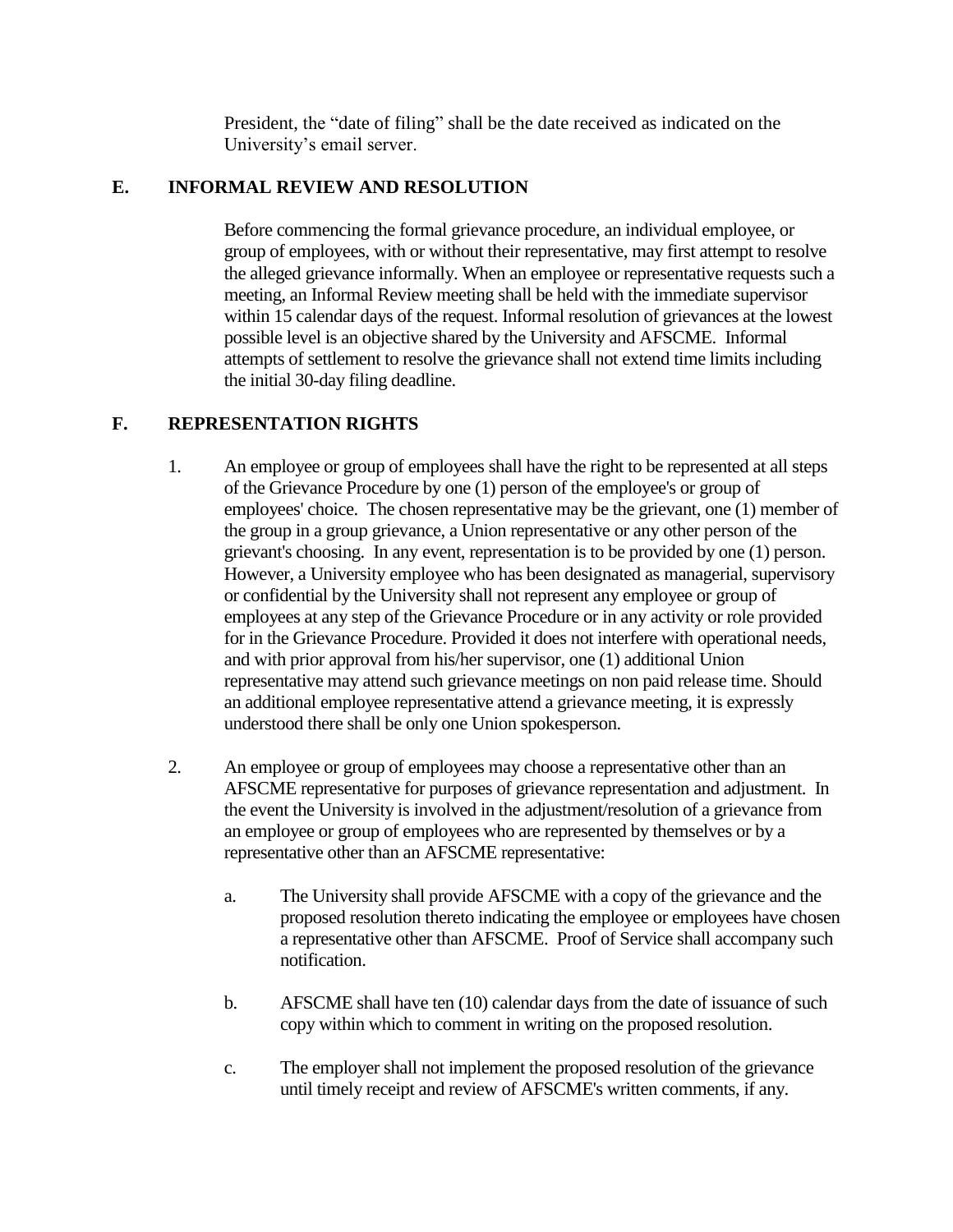d. The adjustment/resolution of grievances presented absent AFSCME representation shall be consistent with the terms of this Agreement.

#### **G. RELEASE TIME AND PAY STATUS FOR GRIEVANTS, EMPLOYEE REPRESENTATIVES AND/OR WITNESSES**

#### 1. **University-Convened Meetings**

- a. If the University convenes a meeting involving the parties to a grievance for the purposes of resolving the grievance and/or completing the steps of the Grievance Procedure, the grievant(s), witness(es), if any, and AFSCMEdesignated employee representative(s) eligible to attend such meeting pursuant to this Article and Article 1 – Access and Union Rights § C shall be in without-loss-of-straight-time-pay status during the meeting, provided:
	- 1) Such meeting occurs during the regularly scheduled hours of work of the grievant(s), AFSCME-designated employee representative, and/or witness(es); and
	- 2) Advance request is made and approval is received from the supervisor of the grievant(s), the witness(es), and/or the AFSCME-designated employee representative. Approval to attend shall be made on an operational needs basis and shall not be unreasonably denied.
	- 3) A grievant or the representative may request the availability of bargaining unit employee witnesses for University-convened grievance meetings. The availability of bargaining unit employee witnesses shall be determined by their immediate supervisor(s) on the basis of operational needs, and such requests shall not be denied unreasonably. Witnesses shall be in a without-loss-of- straight-timepay status only for time spent at the campus/hospital/ laboratory meetings as a witness and reasonable travel time spent at the witness' respective campus/hospital/ laboratory location. In instances where the paid release time for travel and testimony will not be unreasonably denied. Grievants and AFSCME agree that every effort shall be made to provide witnesses that pertain solely to the subject matter and to avoid the presentation of repetitive witnesses and that the absence of any or all witnesses shall not require the meeting to be recessed or postponed.
- b. The University is not responsible for any travel or lodging expenses or any other expenses incurred by the representative, grievant or union witnesses.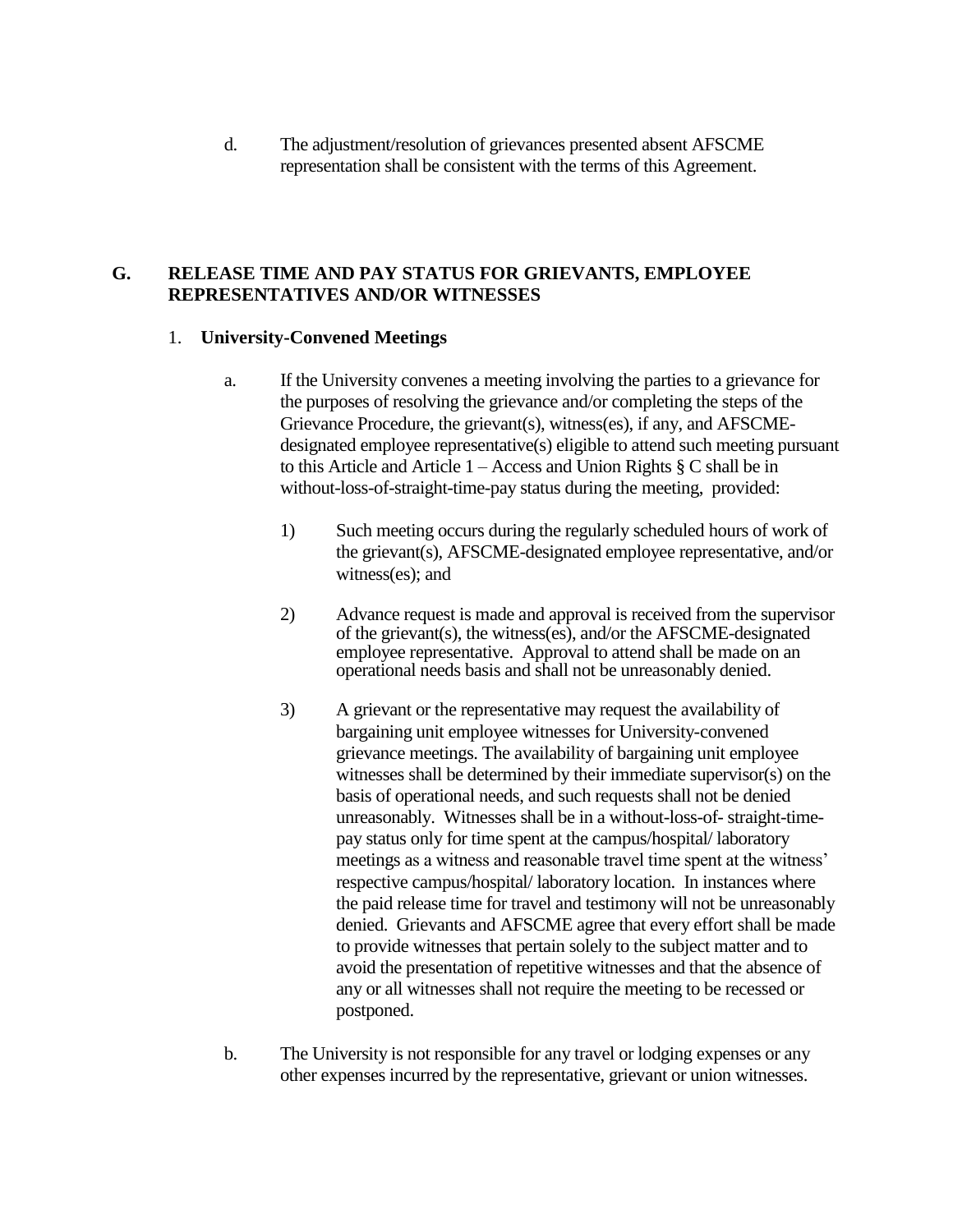c. Paid release time for AFSCME designated employee representatives for purposes other than University convened meetings shall be provided in accordance with Article 1 – Access.

## 2. **Paid Release Time**

- a. The total cumulative use of paid release time for the AFSCME designated employee representative shall be limited to 10 hours in any one month. University convened meetings pursuant to Article 9 - Grievance Procedure, shall not be deducted from this block of time.
- b. The use of the maximum of 10 hours shall be for grievance-related activity such as:
	- 1) The initial hand-delivered filing of a grievance and the retrieval of University documents provided pursuant to a written request for information related to a grievance;
	- 2) One-on-one meetings with a grievant concerning a filed grievance, or an alleged violation of this Agreement which is at the Informal Review stage of Article 9 - Grievance Procedure;
	- 3) Meetings with the University representative to whom written grievances are presented or to whom documents related to filed grievances are presented/signed or with whom time limit agreements are achieved;
	- 4) Informal Review meetings held pursuant to Section D of Article 9 Grievance Procedure.
- c. A request for release time will be made to the AFSCME designated employee representative's supervisor prior to the activity. Such approval shall be granted solely on the basis of operational need and shall not be denied unreasonably.
- d. At its sole discretion, the University may authorize use of release time for more than 10 hours in a month per department. The exercise of this discretion and/or the enforcement by the University of the 10-hour maximum shall under no circumstances establish a precedent for the AFSCME designated employee representative or department involved nor shall the allowance of greater than 10 hours in a month for a AFSCME designated employee representative have any effect or bearing on the ability of the University to enforce the 10-hour maximum on any other AFCME designated employee representative.
- e. Should a question of possible abuse of these release time provisions arise, the University will so notify AFSCME, and the parties will attempt to resolve the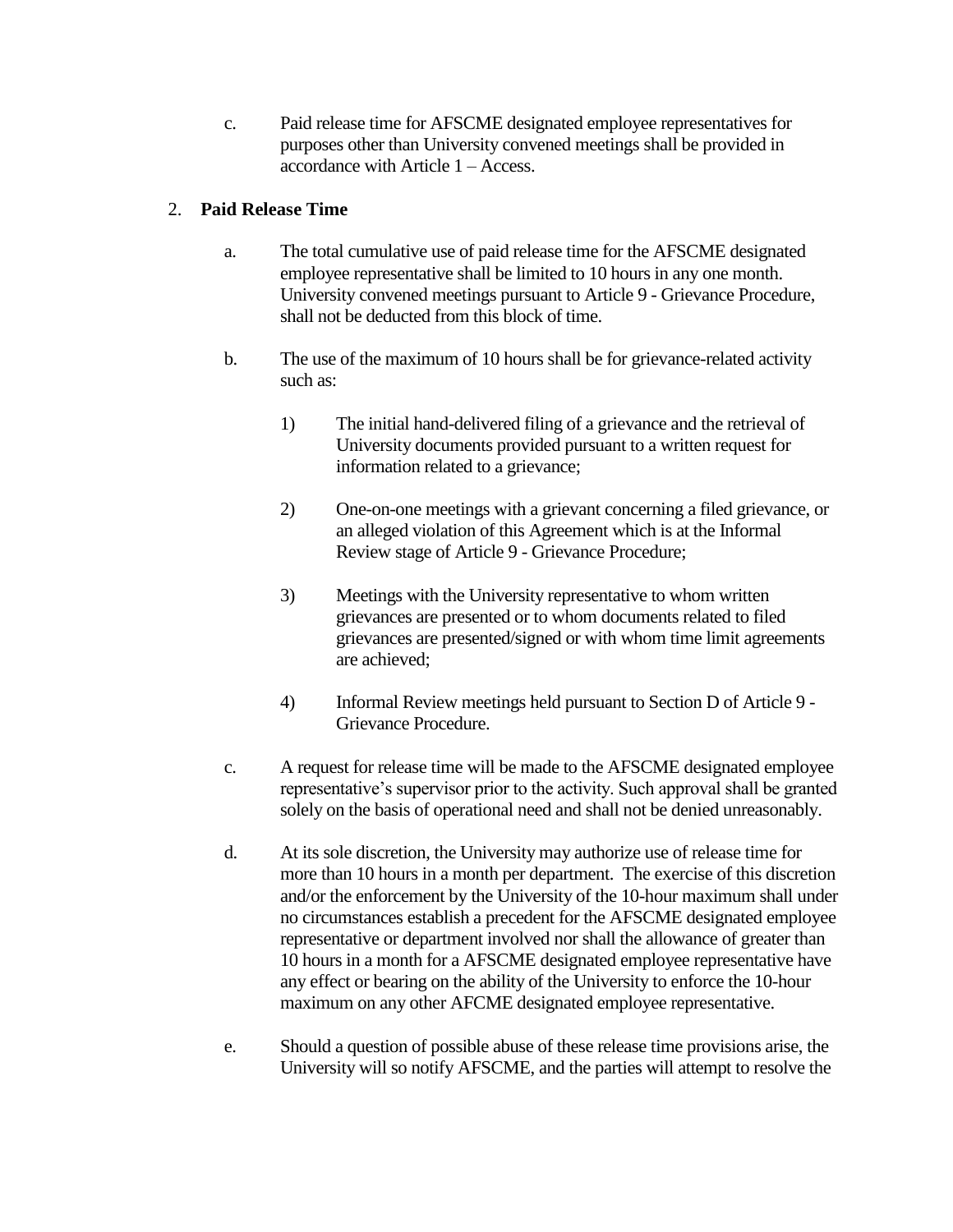matter. If a question remains, the University may take corrective action when warranted.

## **H. EXCLUSION OF NON-CAREER EMPLOYEES AND PROBATIONARY EMPLOYEES**

- 1. The retention or release of non-career employees and probationary employees shall not be subject to Article 9 - Grievance Procedure or Article 3 - Arbitration Procedure of this Agreement except as provided for in Article 30 – Positions/Appointments, § B. 2, § B.6.a.1) and 2), §B.6.b, and §D.8. The retention or release of non-career employees and probationary employees is at the sole discretion of the University.
- 2. When an action is taken by the University with respect to a limited employee which effectively terminates the limited employee during the term of his/her limited appointment and there are unique or unusual circumstances involved, the designated campus official, upon the specific request of the AFSCME Higher Education Division (Local 3299) Executive Director, will discuss the action taken. The parties understand that such requests for discussion will occur on a very limited basis and will not be made with respect to actions including but not limited to those resulting from the expiration of appointment, programs or grant funds, or the decision not to continue, rehire or extend the employment of a casual employee The parties further understand that the opportunity for such discussion in very limited circumstances does not in any way confer upon a limited employee any property or process right and does not in any way obligate or commit a designated campus official to any specific course of action or procedure.

### **I. GRIEVANCE STEPS**

### 1. **Step 1**

- a. Within the time limits indicated elsewhere in this Article the employee or his/her representative, if any, shall provide the written grievance on the approved form to the designated campus grievance official. The time limits relative to the University's response to the grievance at Step 1 of the Grievance Procedure shall begin on the date the Step 1 grievance official receives the grievance. The University Step 1 grievance official shall acknowledge receipt of the grievance in writing. When a grievance form is hand delivered, acknowledgment can, on request of the Union, take the form of date stamping the form, signing it, making a copy and giving the copy to the grievant or his/her representative. Any grievance that is not received within the time limits established by this Article and/or which does not comply with the procedures and requirements of this Article shall be considered waived and withdrawn by the employee and/or the Union.
- b. The immediate supervisor shall review the grievance and, at his/her discretion, meet with the grievant and/or the grievant's representative, if any, to discuss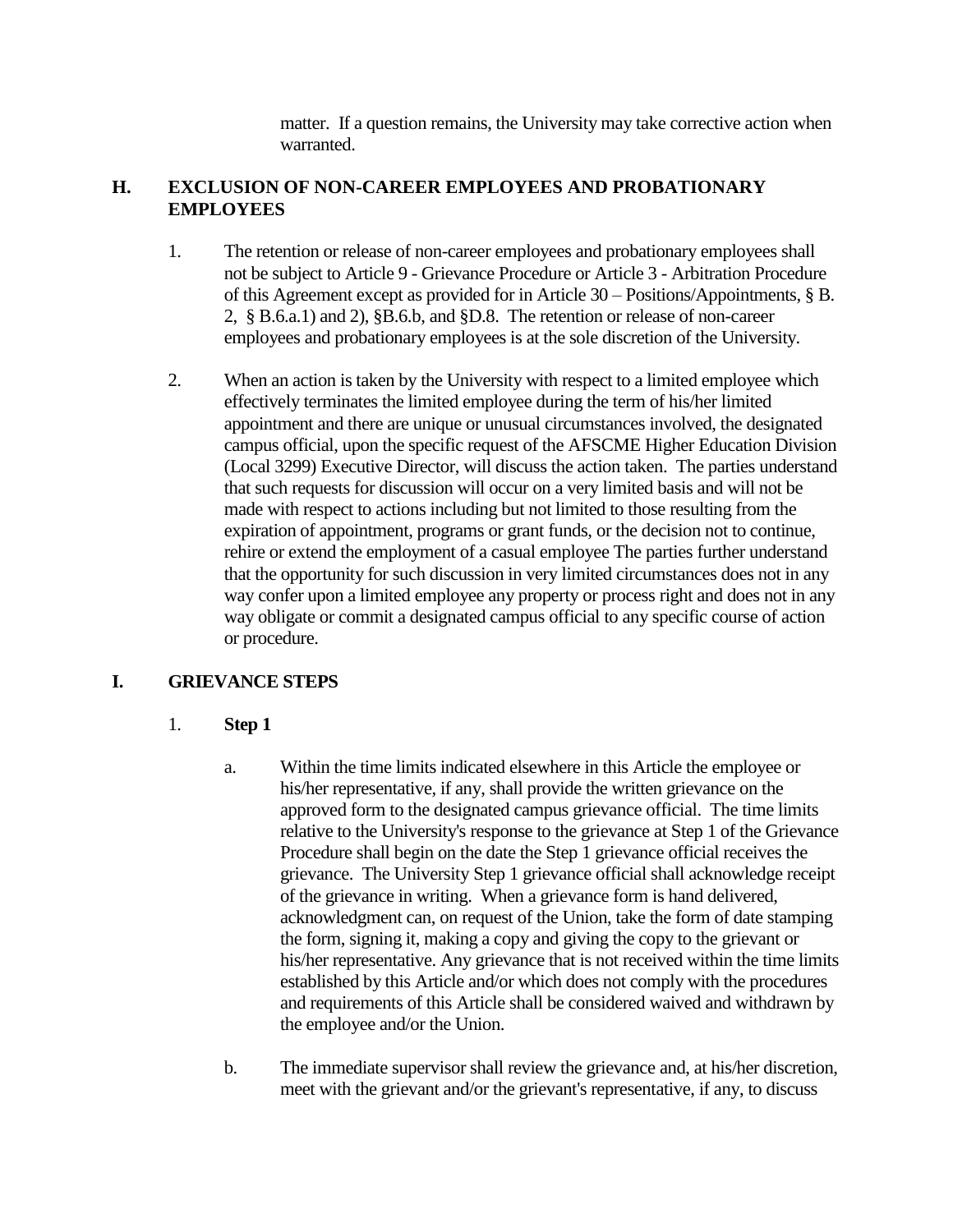the grievance. Within fifteen (15) calendar days after receipt of the grievance a written response will be issued to the employee and the employee's representative. If the University's written response is not issued within these time limits or if the grievance is not resolved at Step 1 of the Grievance Procedure, the grievance may be appealed to Step 2. Time limits for appealing a UC written answer, or the absence of a written response, are provided in § C above.

- c. Resolution of the grievance at Step 1, although final, shall not be precedent setting.
- d. As set forth in Section I below, the parties may agree in writing to waive Step 1 and proceed directly to Step 2.

### 2. **Step 2**

If the grievance is not satisfactorily resolved at Step 1, the employee or the Union may proceed to Step 2 by filing an appeal as follows:

- a. The employee or the employee's representative shall submit the written appeal to the designated campus official. The campus official to whom Step 2 appeals must be presented shall be a designee of the Chancellor of the campus.
- b. The designated campus official must receive the written appeal within fifteen (15) calendar days of the date on which the written response to Step 1 was given or due.
- c. Within fifteen (15) calendar days following receipt of the Step 2 appeal, the designated campus official shall schedule and convene a meeting with the employee and the employee's representative, if any, to attempt to resolve the grievance. During this Step 2 meeting, both parties shall discuss information and contentions relevant to the grievance.
- d. Within fifteen (15) calendar days following the Step 2 meeting, the designated campus official shall issue a written decision indicating the University's answer to the grievance. A copy of the decision shall be provided to the grievant and his or her representative, if any, and Proof of Service shall accompany the written decision. For grievances described in Section H.2.f, below, a copy of the decision shall also be provided to the AFSCME Higher Education Division (Local 3299) Executive Director. Time limits for appealing a UC written answer, or the absence of a written response, are provided in § C above.
- e. If requested by the grievant, a Union staff representative (non-University employee) may participate for purposes of representation in the Step 2 meeting.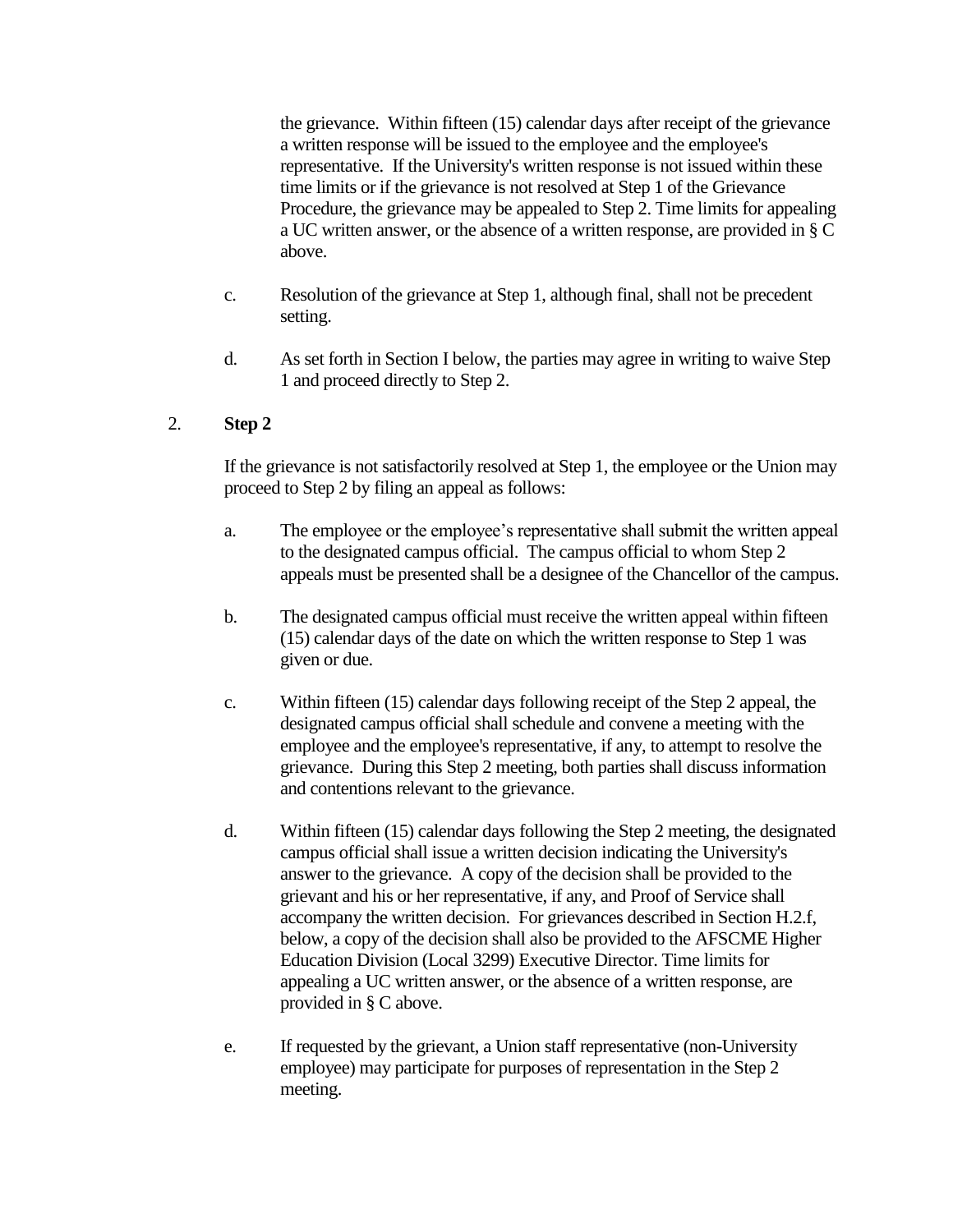f. If a grievance which alleges that a dismissal was not for just cause (even when coupled with other allegations), or which alleges a violation of only Article 8 - Duration of Agreement, is not satisfactorily resolved at the Step 2 meeting, AFSCME may appeal directly to arbitration in accordance with Article 3 - Arbitration Procedure. If the University's Step 2 decision is not properly appealed to arbitration as provided in Article 3 - Arbitration Procedure, the grievance shall be considered settled on the basis of the Step 2 decision and shall not be eligible for further appeal. Only AFSCME shall have the right to submit a grievance to arbitration.

### 3. **Step 3**

- a. All grievances other than those described in H.2.f. above which are not satisfactorily resolved at Step 2 may be appealed to Step 3 by AFSCME or the employee. To consider a grievance at Step 3, written notice of appeal of the Step 2 University answer shall be served, with a Proof of Service (pursuant to Section N. of this Article), upon the Director of Labor Relations of the University by the AFSCME Higher Education Division (Local 3299) Executive Director or his/her designee. Such notice must be received by the Director of Labor Relations of the University within fifteen (15) calendar days of the date the Step 2 answer was given or due. Such notice shall identify the grievance being appealed and be signed and dated by the AFSCME Higher Education Division (Local 3299) Executive Director or his/her designee.
- b. An employee or group of employees using a representative other than AFSCME pursuant to Sections E.1., and E.2., of this Article may appeal a Step 2 University answer to the Director of Labor Relations of the University. Such appeal must be served upon, with a Proof of Service (pursuant to Section O of this Article), and received by the Director of Labor Relations within fifteen (15) calendar days of the date the Step 2 answer was given or due. Such appeal shall be in writing, identify the grievance being appealed and be signed and dated by the employee(s) and representative.
- c. The subject of the grievance as stated in Step 2 shall constitute the sole and entire subject matter of the appeal to Step 3.
- d. The University's written answer to a grievance appealed to Step 3 shall be issued by the Director of Labor Relations of the University or his/her designee within thirty (30) calendar days of the receipt of the appeal to Step 3. Proof of Service shall accompany the written decision. The written answer shall be served upon the employee's designated representative and a copy shall also be provided to the AFSCME Higher Education Division (Local 3299) Executive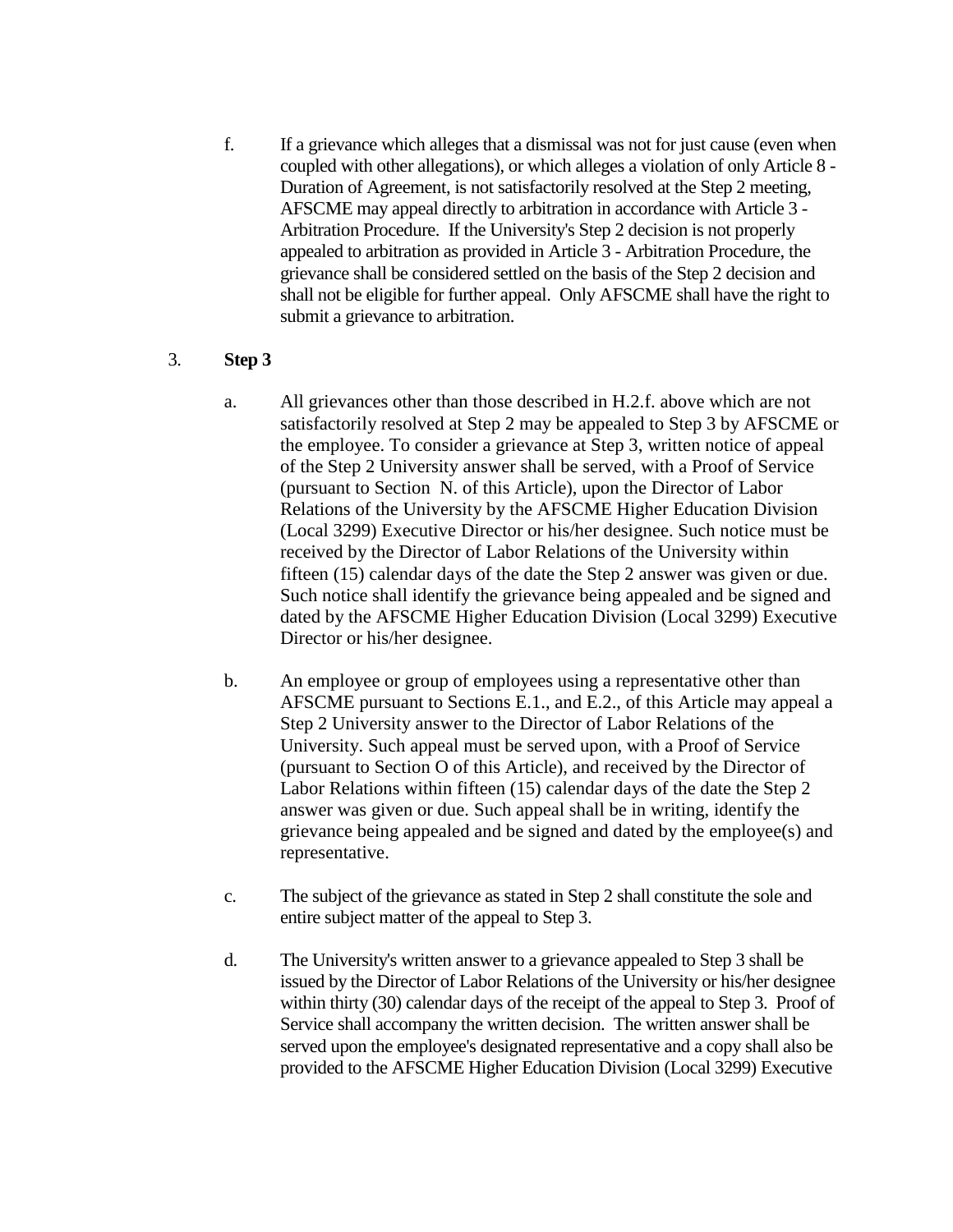Director. Time limits for appealing a UC written answer, or the absence of a written response, are provided in § C above.

- e. The Director of Labor Relations of the University or his/her designee shall have authority to settle grievances appealed to Step 3. In the case of a grievance with AFSCME representation, the AFSCME Higher Education Division (Local 3299) Executive Director or his/her designee shall have authority to settle or withdraw the grievance or appeal the grievance to arbitration.
- f. Settlements of grievances processed beyond Step 2 of the Grievance Procedure must be signed by the Director of Labor Relations of the University and the AFSCME Higher Education Division (Local 3299) Executive Director or their designee(s).
- g. If the University's Step 3 decision is not properly appealed to arbitration as provided in Article 3 - Arbitration Procedure, the grievance shall be considered settled on the basis of the Step 3 decision and shall not be eligible for further appeal. Pursuant to the provisions of Article 3 - Arbitration Procedure, only AFSCME shall have the right to submit a grievance to arbitration.

#### **J. MEDIATION**

The parties agree to participate in mediation for the purpose of compromising, settling, or resolving a grievance. Grievances may be subject to mediation in accordance with the following:

- 1. The party requesting mediation shall request mediation upon the written appeal to Step 3, but prior to arbitration.
- 2. Grievances shall not proceed to mediation except by the mutual agreement of both parties.
- 3. The grievance shall be held in abeyance, tolling all time lines until the conclusion of the mediation process. At least fourteen (14) calendar days prior to taking the grievance out of abeyance, a written notice shall be provided to the other party by the Union or the Office of the President, Office of Labor Relations.
- 4. All costs of mediation shall be borne equally by both parties, provided that pursuant to Article 9.F.1 above, the grievant(s), witness(es), if any, and AFSCME-designated employee representative(s) eligible to attend such meeting pursuant to this Article and Article 1 shall be in without-loss-of straight-time-pay status during the mediation.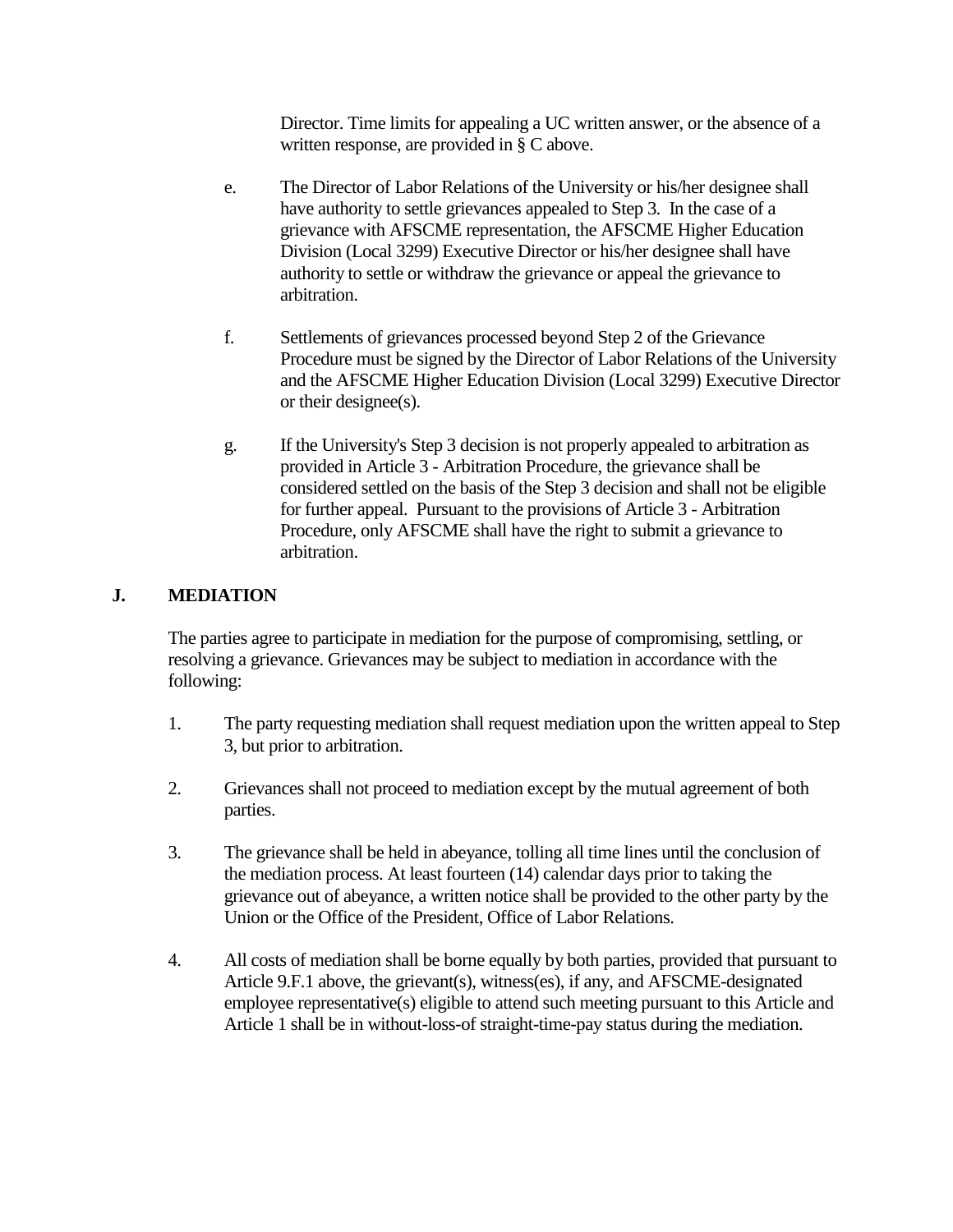5. The recommendations of a mediator, if any, shall be advisory only and shall not be binding upon the parties. Neither party shall attempt to enter into evidence at a subsequent arbitration hearing any recommendation(s) of the mediator.

## **K. EXTENSION OF TIME LIMITS**

Each of the steps in the Grievance Procedure, as well as the time limits prescribed at each step of the Grievance Procedure, may be waived by mutual agreement of the parties. Such waiver must be in writing and must be signed by the representatives of the respective parties who are responsible for the Grievance Procedure at the step succeeding the step being waived. The parties at any step of the Grievance Procedure may, upon written agreement, remand the grievance to a previous step for resolution.

# **L. OFFERS OF SETTLEMENT**

Settlement offers made at any stage of this procedure, including informal resolution, shall not be introduced as evidence in subsequent steps, and shall not be precedent setting.

# **M. RETROACTIVITY**

Settlement of grievances may or may not be retroactive as the equities of a particular case may demand. Where it is determined that the settlement shall be applied retroactively, except for the correction of mathematical, calculation, recording or accounting errors relating to the payment of wages, the maximum period of retroactivity allowed shall not commence on a date earlier than thirty (30) calendar days prior to the initiation of the written grievance in Step 1. For grievances involving the correction of an error in the payment of wages or the correction of mathematical calculations, recording or accounting errors relating to the payment of wages (for example vacation leave, holidays, overtime, military leave or the amount of shift differentials, if any) shall not be made retroactive to a date earlier than two years prior to the initiation of the written grievance in Step 1 of the Grievance Procedure.

## **N. EXCLUSIVE PROCEDURE**

The Grievance Procedure set out in this Article shall be exclusive and shall replace any other grievance procedure for adjustment of any disputes arising from the application and interpretation of this Agreement. Unless otherwise indicated within this Agreement, any previous grievance procedure or other procedure in existence or adopted by the University shall not apply to employees covered by this Agreement for any purposes whatsoever.

### **O. PROOF OF SERVICE**

Wherever Proof of Service is required in this Agreement, it shall be accomplished through the following vehicles only:

1. When delivery is by U.S. Mail, the person mailing shall complete and sign the prescribed and appropriate Proof of Service form which shall indicate that they